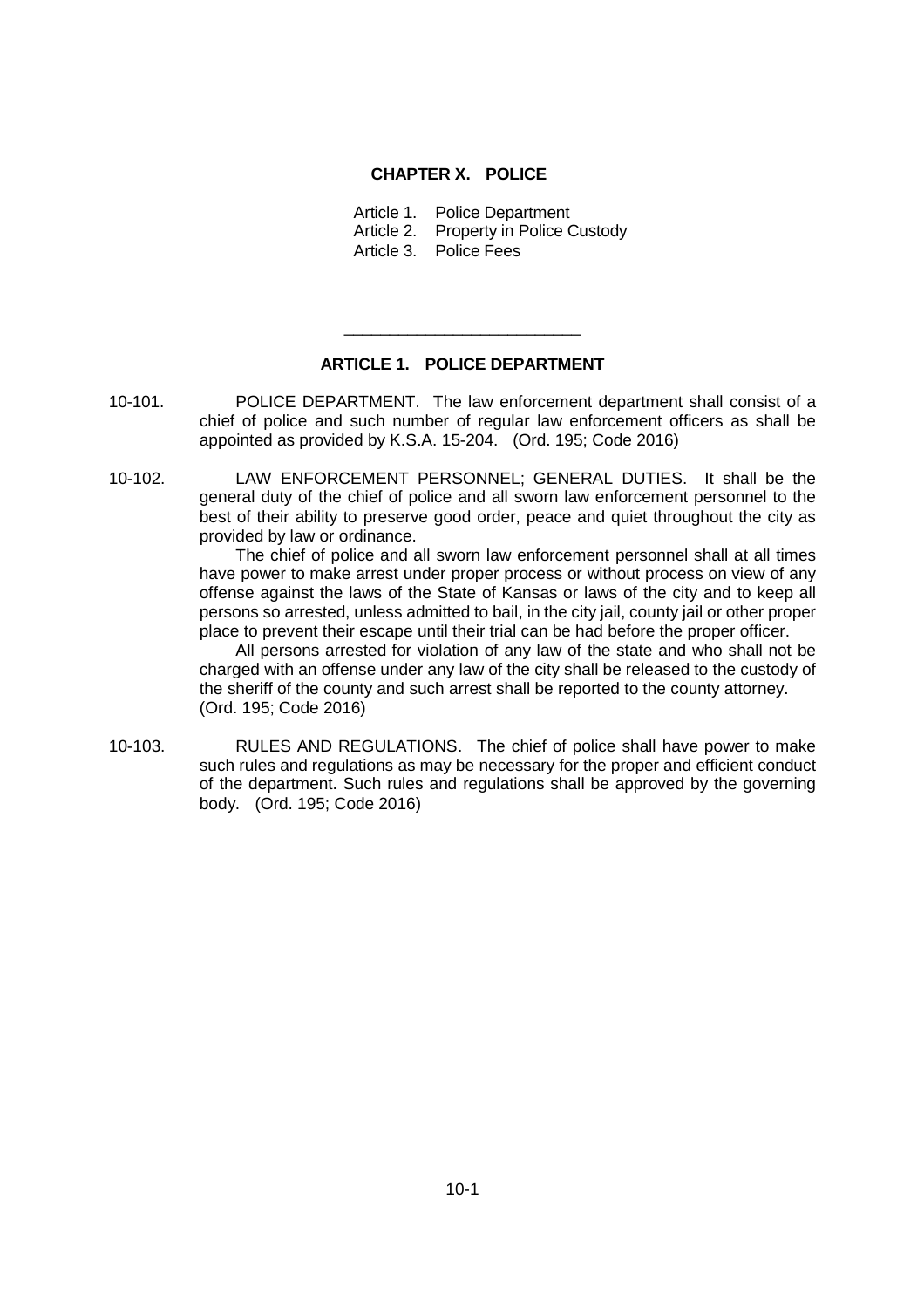## **ARTICLE 2. PROPERTY IN POLICE CUSTODY**

- 10-201. REGULATIONS. The police department is required to establish regulations detailing the collection, storage, and inventory of property which may come under its control by any manner. (Code 2016)
- 10-202. DISPOSITION. Any property which has been acquired or turned over to the police department and has been classified in accordance with procedures existing in the police department as unclaimed or for which the proper owner cannot be ascertained shall be kept for a minimum of 90 days. After a period of 90 days, such property, except as provided in section 10-203, shall be sold at public auction to the highest bidder and the proceeds after expenses shall be paid to the city general fund. (Code 2016)
- 10-203. SAME; EXEMPT PROPERTY. The following classes of property shall be considered exceptions to section 10-202 and shall be dealt with in the following manner:

(a) Cash money shall be turned over to the city general fund unless it shall be determined to have collector's value, in which case it shall be auctioned according to the provisions in section 10-202.

(b) Except as provided in subsections (c) and (d), any weapon or ammunition, in the discretion of the court having jurisdiction of the property, shall be:

(1) Forfeited to the law enforcement agency seizing the weapon for use within such agency, for sale to a properly licensed federal firearms dealer, for trading to a properly licensed federal firearms dealer, for trading to a properly licensed federal firearms dealer for other new or used firearms or accessories for use within such agency or for trading to another law enforcement agency for that agency's use;

(2) Forfeited to the Kansas bureau of investigation for law enforcement, testing or comparison by the Kansas bureau of investigation forensic laboratory;

(3) Forfeited to a county regional forensic science center, or other county forensic laboratory for testing, comparison or other forensic science purposes; or

(4) Forfeited to the Kansas department of wildlife, parks and tourism for use pursuant to the conditions set forth in K.S.A. 32-1047, and amendments thereto.

(c) Except as provided in subsection (d), any weapon which cannot be forfeited pursuant to subsection (b) due to the condition of the weapon, shall be destroyed.

(d) If a weapon is seized from an individual and the individual is not convicted of the violation for which the weapon was seized, then within 30 days after the declination or conclusion of prosecution the case against the individual, including any period of appeal, the law enforcement agency that seized the weapon shall verify that the weapon is not stolen, and upon such verification shall notify the person from whom it was seized that the weapon may be retrieved. Such notification shall include the location where such weapon may be retrieved.

(e) If weapons are sold as authorized by subsection (b), the proceeds of the sale shall be credited to the asset seizure and forfeiture fund of the seizing agency.

(f) For purposes of subsections (b), (c), and (d), the term "weapon" means any:

(1) bludgeon, sand club, metal knuckle, or throwing star;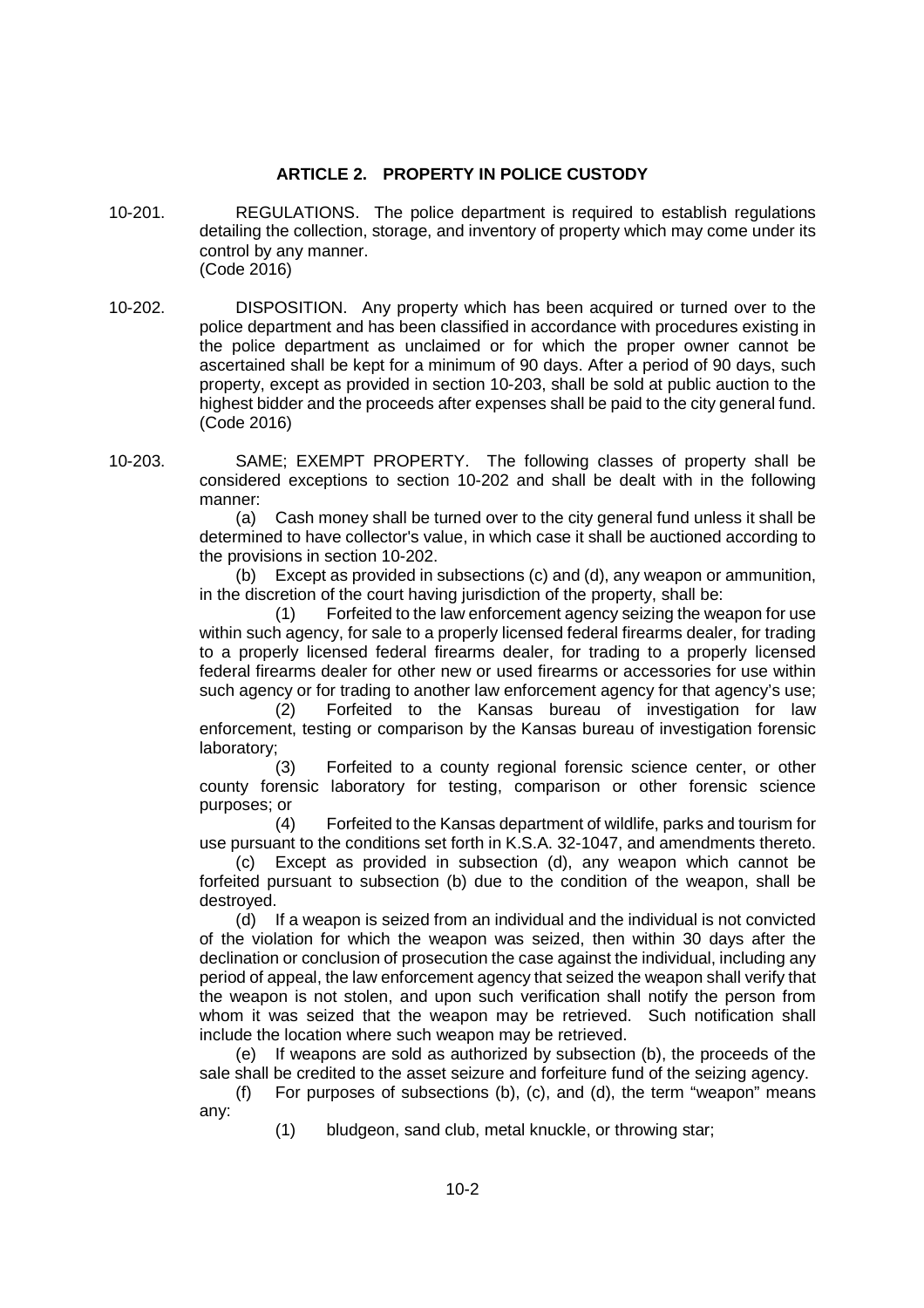(2) dagger, dirk, billy, blackjack, slungshot, dangerous knife, straight-edged razor, stiletto, or any other dangerous or deadly weapon or instrument of like character;

(3) spring gun; or

(4) firearm.

(g) Homemade weapons or weapons of a contraband nature shall be destroyed.

(h) Any items determined to be contraband such as explosives, narcotics, etc., shall be destroyed.

(i) Items of a pharmaceutical nature, which, while not contraband when properly dispensed, or which are of an over-the-counter-variety, shall be destroyed.

(j) Foodstuffs, if sealed and undamaged may be turned over to any appropriate social service agency or destroyed, but shall not be auctioned.

(k) Alcohol products such as beer, wine, whiskey, etc., shall be destroyed.

(l) Items with a value in excess of \$500 may be sold after advertising said item in a general circulation newspaper on at least two occasions. Such sales shall be by closed bid. (K.S.A. 22-2512; Code 2016)

- 10-204. CLAIMING PROPERTY. The police department shall be required to make reasonable attempts to locate the owner of any property in storage. However, the responsibility for claiming and identifying any such property shall rest solely with the owner. (Code 2016)
- 10-205. PROOF OF OWNERSHIP. Claimants to any property in police storage shall be required to present reasonable proof of ownership and no property shall be released unless such reasonable proof is presented. (Code 2016)
- 10-206. AUCTION. At such time as it has been determined that an auction is necessary to dispose of unclaimed property, an inventory listing all property to be disposed of shall be prepared and kept on file in the police department. Notice of an auction shall be published at least twice in a general circulation newspaper prior to the date of the auction. The notice shall specify the date, time and place of the auction and shall also notify prospective buyers or potential claimants that a list of items to be auctioned is available at the police department and any claims on property must be made prior to the start of the auction. (Code 2016)